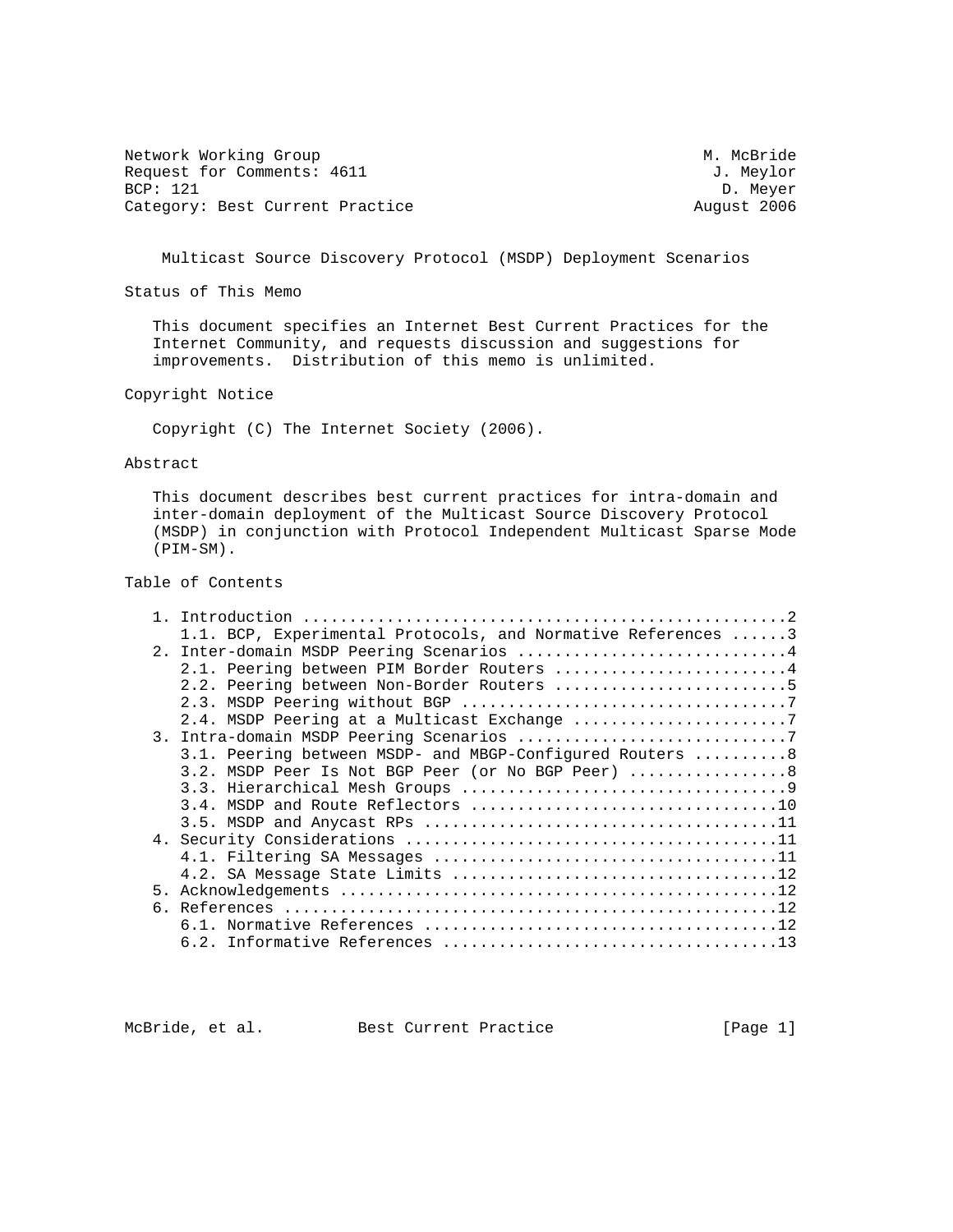## 1. Introduction

MSDP [RFC3618] is used primarily in two deployment scenarios:

o Between PIM Domains

 MSDP can be used between Protocol Independent Multicast Sparse Mode (PIM-SM) [RFC4601] domains to convey information about active sources available in other domains. MSDP peering used in such cases is generally one-to-one peering, and utilizes the deterministic peer-RPF (Reverse Path Forwarding) rules described in the MSDP specification (i.e., it does not use mesh-groups). Peerings can be aggregated on a single MSDP peer. Such a peer can typically have from one to hundreds of peerings, which is similar in scale to BGP peerings.

o Within a PIM Domain

 MSDP is often used between Anycast Rendezvous Points (Anycast-RPs) [RFC3446] within a PIM domain to synchronize information about the active sources being served by each Anycast-RP peer (by virtue of IGP reachability). MSDP peering used in this scenario is typically based on MSDP mesh groups, where anywhere from two to tens of peers can comprise a given mesh group, although more than ten is not typical. One or more of these mesh-group peers may also have additional one-to-one peerings with MSDP peers outside that PIM domain for discovery of external sources. MSDP for anycast-RP without external MSDP peering is a valid deployment option and common.

 Current best practice for MSDP deployment utilizes PIM-SM and the Border Gateway Protocol with multi-protocol extensions (MBGP) [RFC4271, RFC2858]. This document outlines how these protocols work together to provide an intra-domain and inter-domain Any Source Multicast (ASM) service.

 The PIM-SM specification assumes that SM operates only in one PIM domain. MSDP is used to enable the use of multiple PIM domains by distributing the required information about active multicast sources to other PIM domains. Due to breaking the Internet multicast infrastructure down to multiple PIM domains, MSDP also enables the possibility of setting policy on the visibility of the groups and sources.

 Transit IP providers typically deploy MSDP to be part of the global multicast infrastructure by connecting to their upstream and peer multicast networks using MSDP.

McBride, et al. Best Current Practice [Page 2]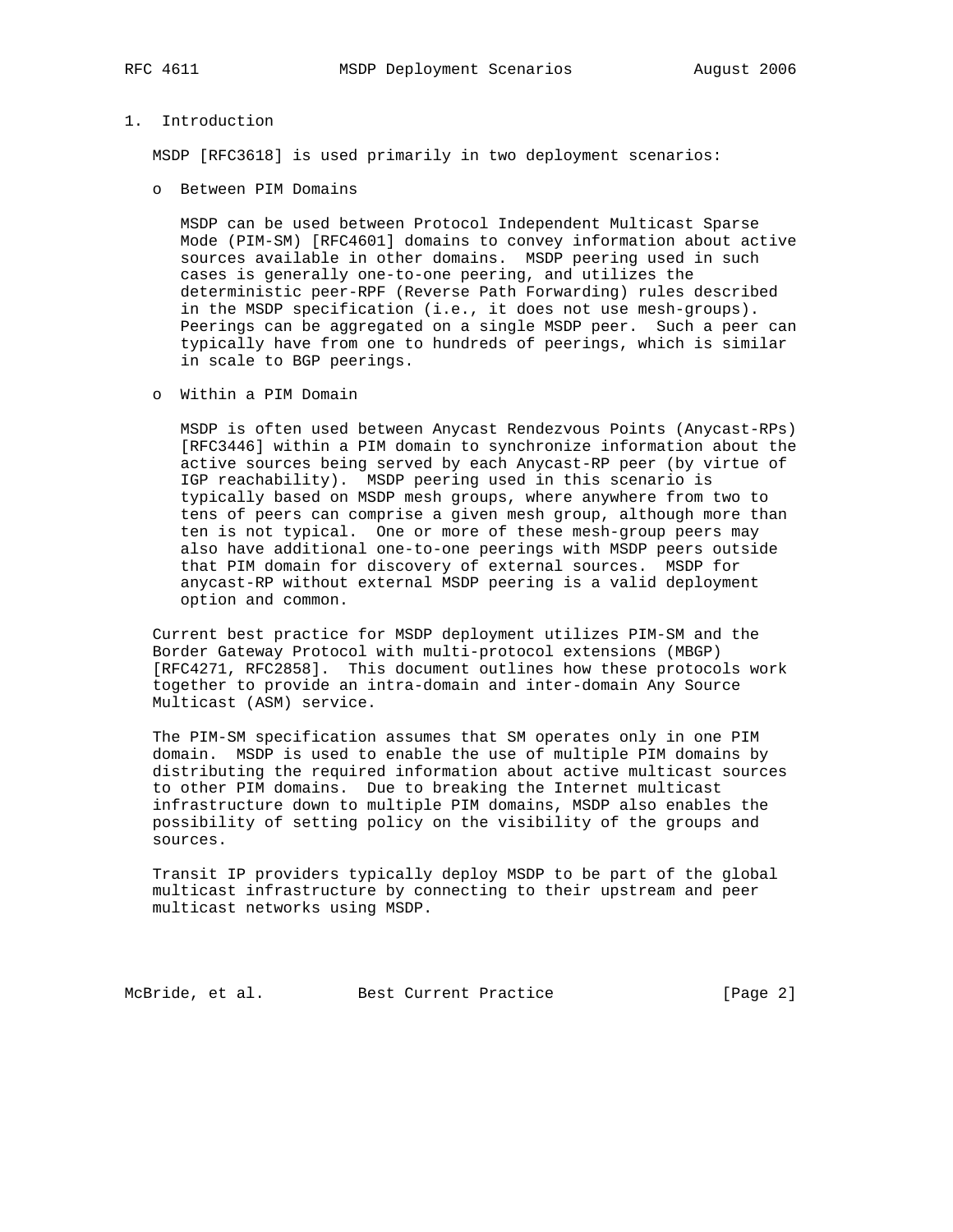Edge multicast networks typically have two choices: to use their Internet providers' RP, or to have their own RP and connect it to their ISP using MSDP. By deploying their own RP and MSDP, they can use internal multicast groups that are not visible to the provider's RP. This helps internal multicast be able to continue to work in the event that there is a problem with connectivity to the provider or that the provider's RP/MSDP is experiencing difficulties. In the simplest cases, where no internal multicast groups are necessary, there is often no need to deploy MSDP.

1.1. BCP, Experimental Protocols, and Normative References

 This document describes the best current practice for a widely deployed Experimental protocol, MSDP. There is no plan to advance the MSDP's status (for example, to Proposed Standard). The reasons for this include:

- o MSDP was originally envisioned as a temporary protocol to be supplanted by whatever the IDMR working group produced as an inter-domain protocol. However, the IDMR WG (or subsequently, the BGMP WG) never produced a protocol that could be deployed to replace MSDP.
- o One of the primary reasons given for MSDP to be classified as Experimental was that the MSDP Working Group came up with modifications to the protocol that the WG thought made it better but that implementors didn't see any reasons to deploy. Without these modifications (e.g., UDP or GRE encapsulation), MSDP can have negative consequences to initial packets in datagram streams.
- o Scalability: Although we don't know what the hard limits might be, readvertising everything you know every 60 seconds clearly limits the amount of state you can advertise.
- o MSDP reached nearly ubiquitous deployment as the de facto standard inter-domain multicast protocol in the IPv4 Internet.
- o No consensus could be reached regarding the reworking of MSDP to address the many concerns of various constituencies within the IETF. As a result, a decision was taken to document what is (ubiquitously) deployed and to move that document to Experimental. While advancement of MSDP to Proposed Standard was considered, for the reasons mentioned above, it was immediately discarded.
- o The advent of protocols such as source-specific multicast and bi directional PIM, as well as embedded RP techniques for IPv6, have further reduced consensus that a replacement protocol for MSDP for the IPv4 Internet is required.

McBride, et al. Best Current Practice [Page 3]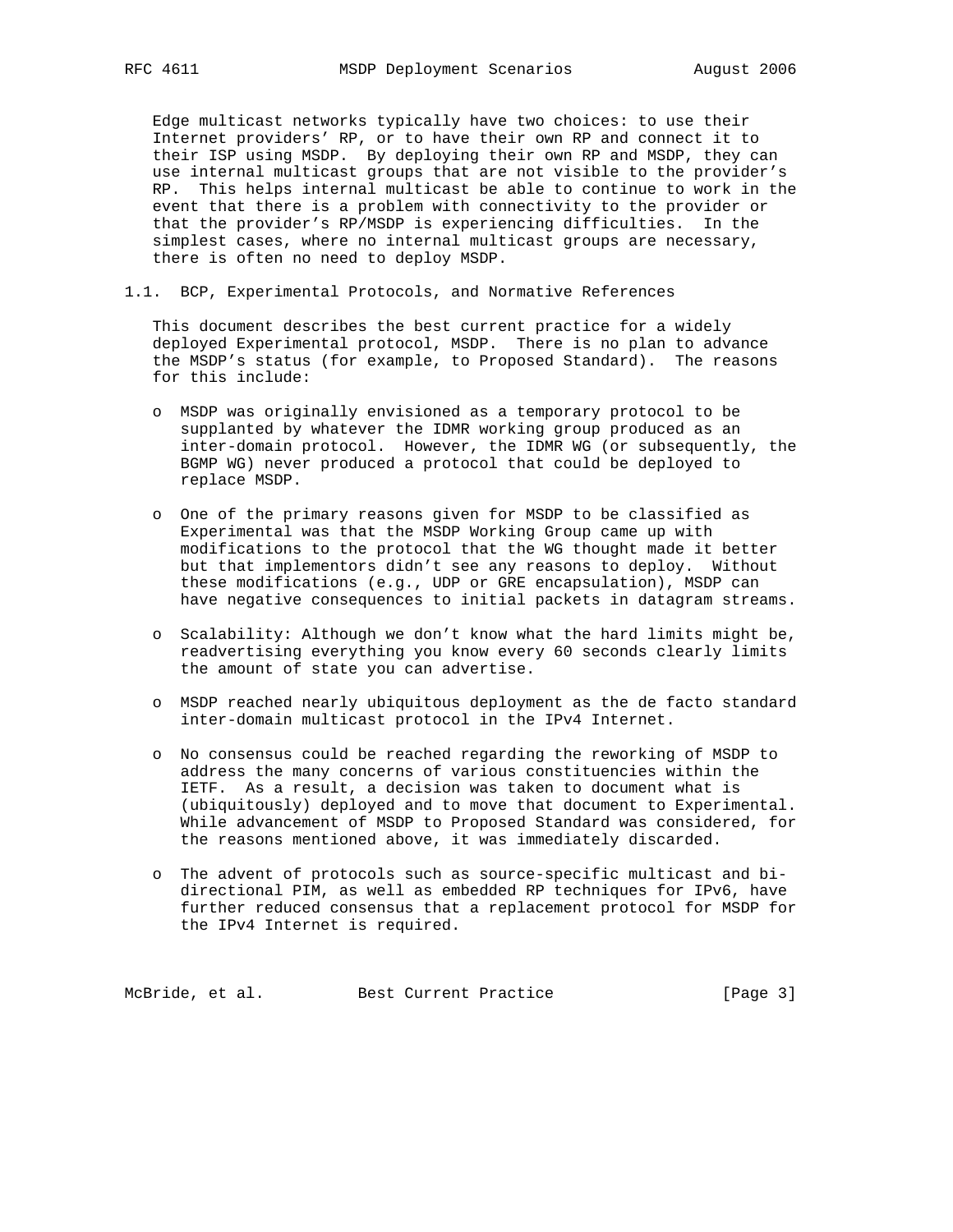The RFC Editor's policy regarding references is that they be split into two categories known as "normative" and "informative". Normative references specify those documents that must be read for one to understand or implement the technology in an RFC (or whose technology must be present for the technology in the new RFC to work) [RFCED]. In order to understand this document, one must also understand both the PIM and MSDP documents. As a result, references to these documents are normative.

 The IETF has adopted the policy that BCPs must not have normative references to Experimental protocols. However, this document is a special case in that the underlying Experimental document (MSDP) is not planned to be advanced to Proposed Standard.

 The MBONED Working Group has requested approval under the Variance Procedure as documented in RFC 2026 [RFC2026]. The IESG followed the Variance Procedure and, after an additional 4 week IETF Last Call, evaluated the comments and status, and has approved this document.

 The key words "MUST", "MUST NOT", "REQUIRED", "SHALL", "SHALL NOT", "SHOULD", "SHOULD NOT", "RECOMMENDED", "MAY", and "OPTIONAL" in this document are to be interpreted as described in RFC 2119 [RFC2119].

2. Inter-domain MSDP Peering Scenarios

 The following sections describe the most common inter-domain MSDP peering possibilities and their deployment options.

2.1. Peering between PIM Border Routers

 In this case, the MSDP peers within the domain have their own RP located within a bounded PIM domain. In addition, the domain will typically have its own Autonomous System (AS) number and one or more MBGP speakers. The domain may also have multiple MSDP speakers. Each border router has an MSDP and MBGP peering with its peer routers. These external MSDP peering deployments typically configure the MBGP peering and MSDP peering using the same directly connected next hop peer IP address or other IP address from the same router. Typical deployments of this type are providers who have a direct peering with other providers, providers peering at an exchange, or providers who use their edge router to MSDP/MBGP peer with customers.

 For a direct peering inter-domain environment to be successful, the first AS in the MBGP best path to the originating RP should be the same as the AS of the MSDP peer. As an example, consider the following topology:

McBride, et al. Best Current Practice [Page 4]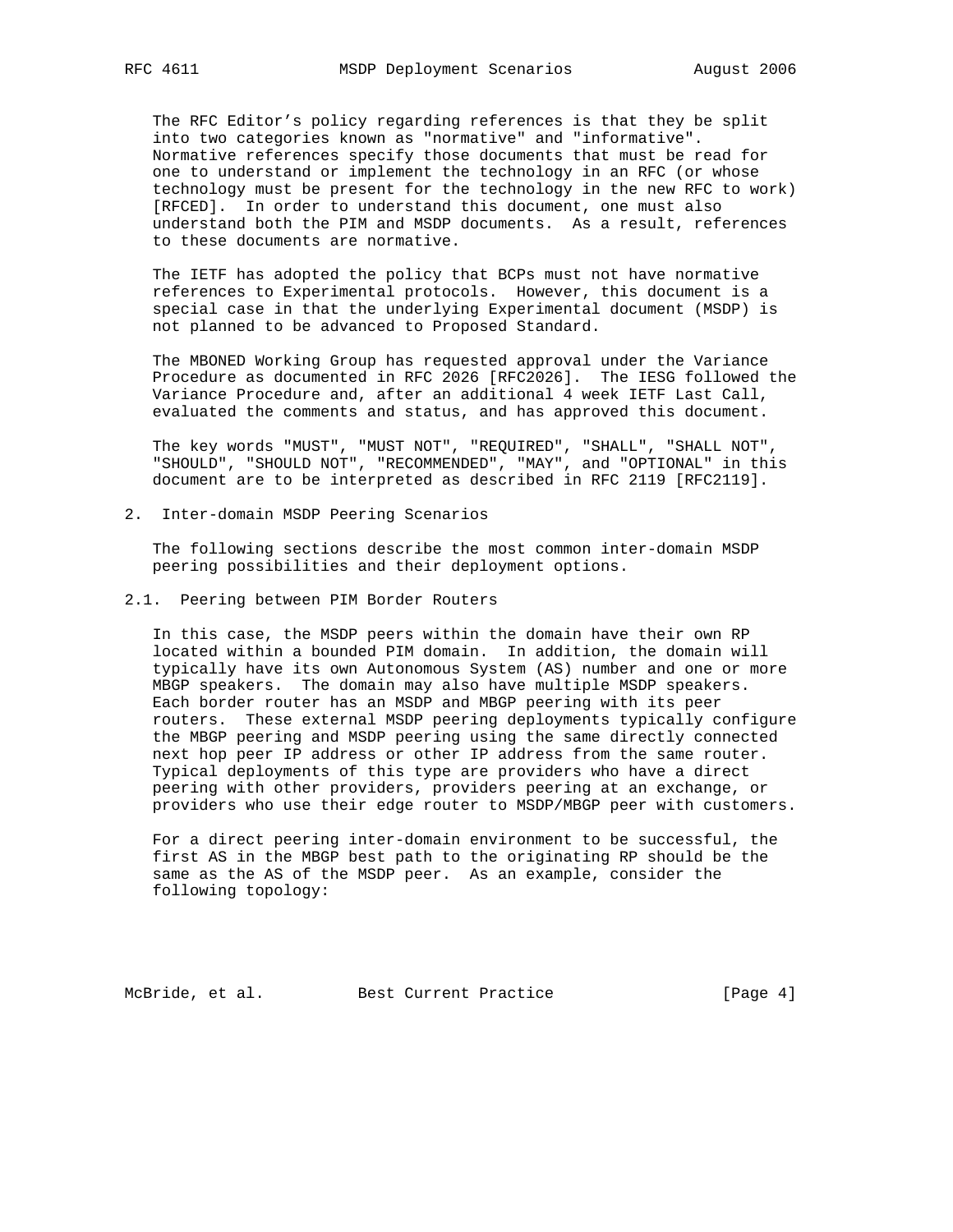AS1----AS2----AS4 | /  $\|$  /  $\vert$  / AS3

 In this case, AS4 receives a Source Active (SA) message, originated by AS1, from AS2. AS2 also has an MBGP peering with AS4. The MBGP first hop AS from AS4, in the best path to the originating RP, is AS2. The AS of the sending MSDP peer is also AS2. In this case, the peer-Reverse Path Forwarding check (peer-RPF check) passes, and the SA message is forwarded.

 A peer-RPF failure would occur in this topology when the MBGP first hop AS, in the best path to the originating RP, is AS2 and the origin AS of the sending MSDP peer is AS3. This reliance upon BGP AS PATH information prevents endless looping of SA packets.

 Router code, which has adopted the latest rules in the MSDP document, will relax the rules between AS's a bit. In the following topology, we have an MSDP peering between AS1<->AS3 and AS3<->AS4:

**RP RP** AS1----AS2----AS3----AS4

 If the first AS in best path to the RP does not equal the MSDP peer, MSDP peer-RPF fails. So AS1 cannot MSDP peer with AS3, since AS2 is the first AS in the MBGP best path to AS4 RP. With the latest MSDP document compliant code, AS1 will choose the peer in the closest AS along best AS path to the RP. AS1 will then accept SA's coming from AS3. If there are multiple MSDP peers to routers within the same AS, the peer with the highest IP address is chosen as the RPF peer.

2.2. Peering between Non-Border Routers

 For MSDP peering between border routers, intra-domain MSDP scalability is restricted because it is necessary to also maintain MBGP and MSDP peerings internally towards their border routers. Within the intra-domain, the border router becomes the announcer of the next hop towards the originating RP. This requires that all intra-domain MSDP peerings mirror the MBGP path back towards the border router. External MSDP (eMSDP) peerings rely upon AS path for peer RPF checking, while internal MSDP (iMSDP) peerings rely upon the announcer of the next hop.

McBride, et al. Best Current Practice [Page 5]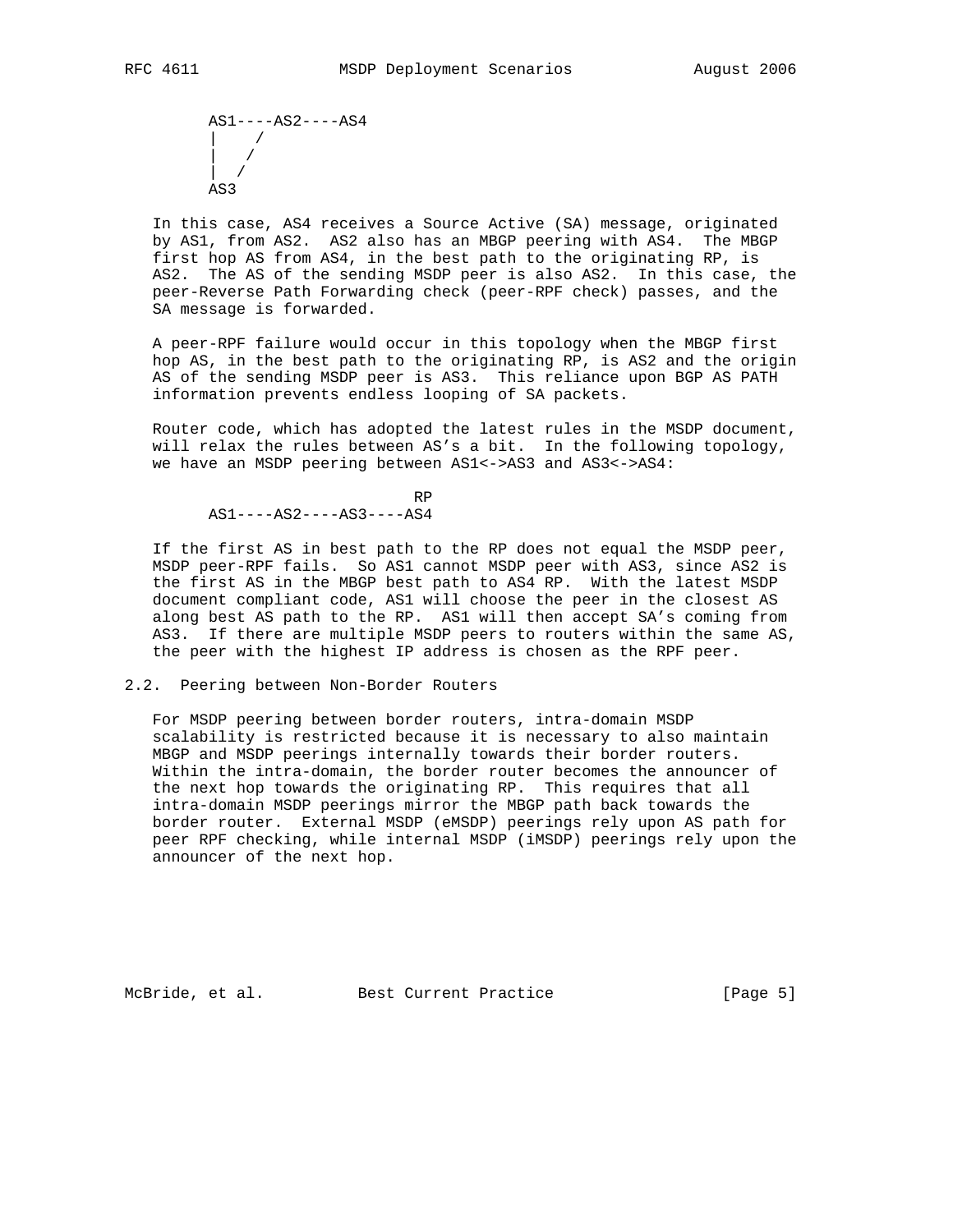While the eMBGP peer is typically directly connected between border routers, it is common for the eMSDP peer to be located deeper into the transit provider's AS. Providers, which desire more flexibility in MSDP peering placement, commonly choose a few dedicated routers within their core networks for the inter-domain MSDP peerings to their customers. These core MSDP routers will also typically be in the provider's intra-domain MSDP mesh group and be configured for Anycast RP. All multicast routers in the provider's AS should statically point to the Anycast RP address. Static RP assignment is the most commonly used method for group-to-RP mapping due to its deterministic nature. Auto-RP [RFC4601] and/or the Bootstrap Router (BSR) [BSR] dynamic RP mapping mechanisms could also be used to disseminate RP information within the provider's network

 For an SA message to be accepted in this (multi-hop peering) environment, we rely upon the next (or closest, with latest MSDP spec) AS in the best path towards the originating RP for the RPF check. The MSDP peer address should be in the same AS as the AS of the border router's MBGP peer. The MSDP peer address should be advertised via MBGP.

 For example, in the diagram below, if customer R1 router is MBGP peering with the R2 router and if R1 is MSDP peering with the R3 router, then R2 and R3 must be in the same AS (or must appear, to AS1, to be from the same AS in the event that private AS numbers are deployed). The MSDP peer with the highest IP address will be chosen as the MSDP RPF peer. R1 must also have the MSDP peer address of R3 in its MBGP table.

| $+ - - +$ | $+--+$                         | $+ - - +$ |
|-----------|--------------------------------|-----------|
|           | $ R1 $ ---- $ R2 $ ---- $ R3 $ |           |
| $+ - - +$ | $+ - - +$                      | $+ - - +$ |
| AS1       | AS2                            | AS2       |

 From R3's perspective, AS1 (R1) is the MBGP next AS in the best path towards the originating RP. As long as AS1 is the next AS (or closest) in the best path towards the originating RP, RPF will succeed on SAs arriving from R1.

 In contrast, with the single hop scenario, with R2 (instead of R3) border MSDP peering with R1 border, R2's MBGP address becomes the announcer of the next hop for R3, towards the originating RP, and R3 must peer with that R2 address. Moreover, all AS2 intra-domain MSDP peers need to follow iMBGP (or other IGP) peerings towards R2 since iMSDP has a dependence upon peering with the address of the MBGP (or other IGP) announcer of the next hop.

McBride, et al. Best Current Practice [Page 6]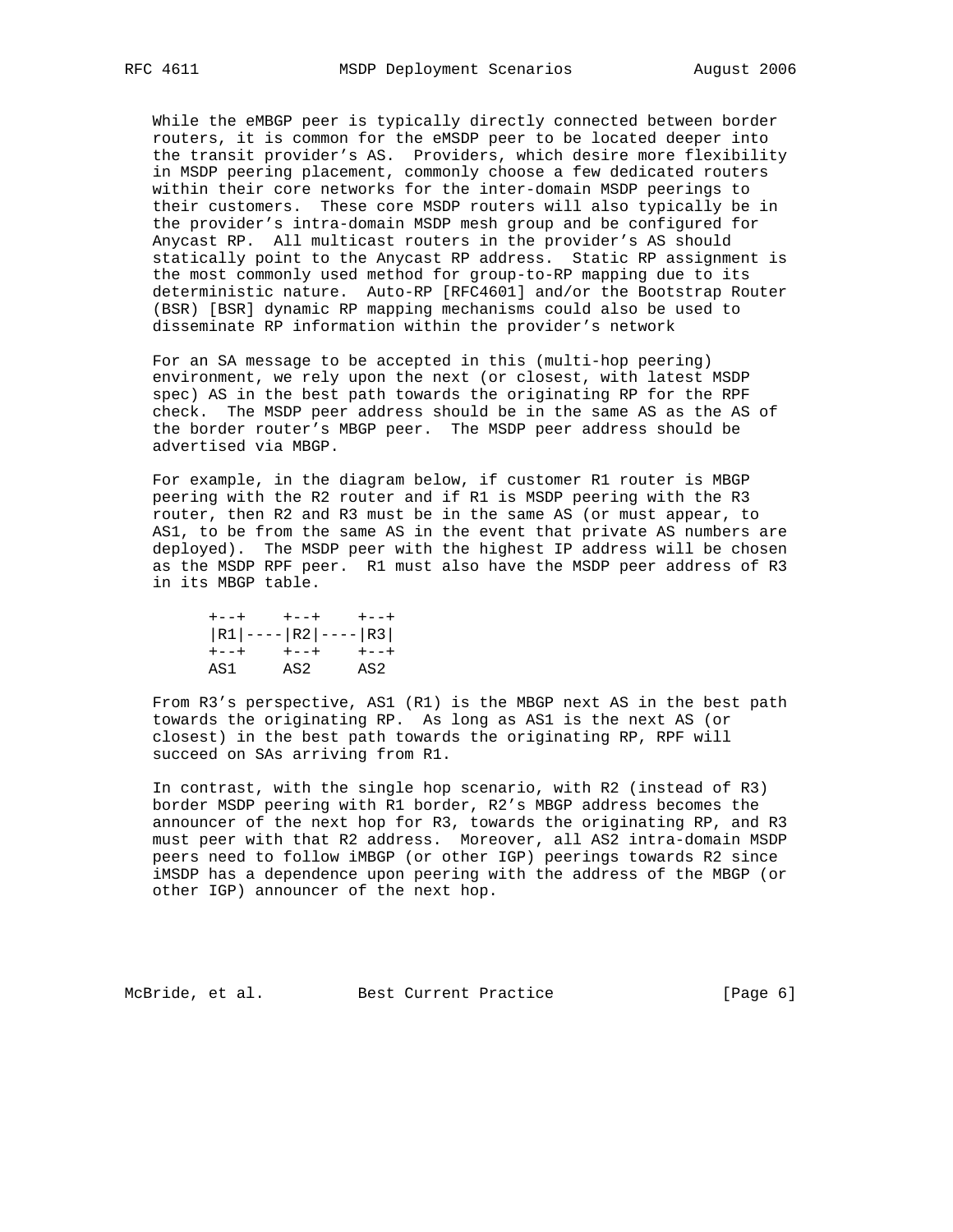# 2.3. MSDP Peering without BGP

 In this case, an enterprise maintains its own RP and has an MSDP peering with its service provider but does not BGP peer with them. MSDP relies upon BGP path information to learn the MSDP topology for the SA peer-RPF check. MSDP can be deployed without BGP, however, and as a result, there are some special cases where the requirement to perform a peer-RPF check on the BGP path information is suspended. These cases are:

- o There is only a single MSDP peer connection.
- o A default peer (default MSDP route) is configured.
- o The originating RP is directly connected.
- o A mesh group is used.
- o An implementation is used that allows for an MSDP peer-RPF check using an IGP.

 An enterprise will typically configure a unicast default route from its border router to the provider's border router and then MSDP peer with the provider's MSDP router. If internal MSDP peerings are also used within the enterprise, then an MSDP default peer will need to be configured on the border router that points to the provider. In this way, all external multicast sources will be learned, and internal sources can be advertised. If only a single MSDP peering was used (no internal MSDP peerings) towards the provider, then this stub site will MSDP default peer towards the provider and skip the peer-RPF check.

2.4. MSDP Peering at a Multicast Exchange

 Multicast exchanges allow multicast providers to peer at a common IP subnet (or by using point-to-point virtual LANs) and share MSDP SA updates. Each provider will MSDP and MBGP peer with each others directly connected exchange IP address. Each exchange router will send/receive SAs to/from their MSDP peers. They will then be able to forward SAs throughout their domain to their customers and any direct provider peerings.

3. Intra-domain MSDP Peering Scenarios

 The following sections describe the different intra-domain MSDP peering possibilities and their deployment options.

McBride, et al. Best Current Practice [Page 7]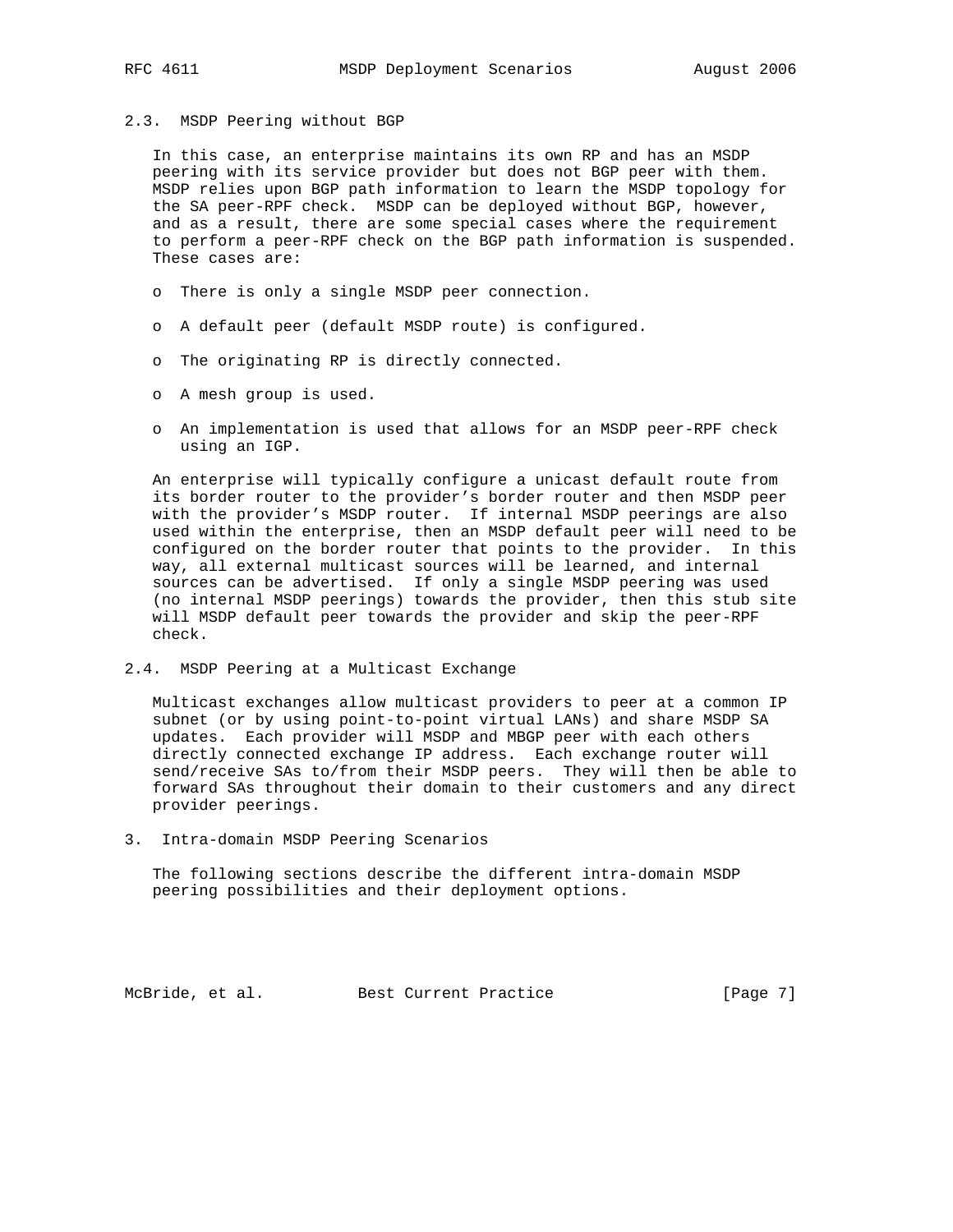## 3.1. Peering between MSDP- and MBGP-Configured Routers

 The next hop IP address of the iBGP peer is typically used for the MSDP peer-RPF check (IGP can also be used). This is different from the inter-domain BGP/MSDP case, where AS path information is used for the peer-RPF check. For this reason, it is necessary for the IP address of the MSDP peer connection to be the same as the internal MBGP peer connection whether or not the MSDP/MBGP peers are directly connected. A successful deployment would be similar to the following:



 where RP2 MSDP and MBGP peers with Ra (using 2.2.2.2) and with Rb (using 3.3.3.3). When the MSDP SA update arrives on RP2 from Ra, the MSDP RPF check for 1.1.1.1 passes because RP2 receives the SA update from MSDP peer 2.2.2.2, which is also the correct MBGP next hop for 1.1.1.1.

When RP2 receives the same SA update from MSDP peer 3.3.3.3, the MBGP lookup for 1.1.1.1 shows a next hop of 2.2.2.2, so RPF correctly fails, preventing a loop.

 This deployment could also fail on an update from Ra to RP2 if RP2 was MBGP peering to an address other than 2.2.2.2 on Ra. Intra domain deployments must have MSDP and MBGP (or other IGP) peering addresses that match, unless a method to skip the peer-RPF check is deployed.

3.2. MSDP Peer Is Not BGP Peer (or No BGP Peer)

 This is a common MSDP intra-domain deployment in environments where few routers are running MBGP or where the domain is not running MBGP. The problem here is that the MSDP peer address needs to be the same as the MBGP peer address. To get around this requirement, the intra domain MSDP RPF rules have been relaxed in the following topologies:

McBride, et al. Best Current Practice [Page 8]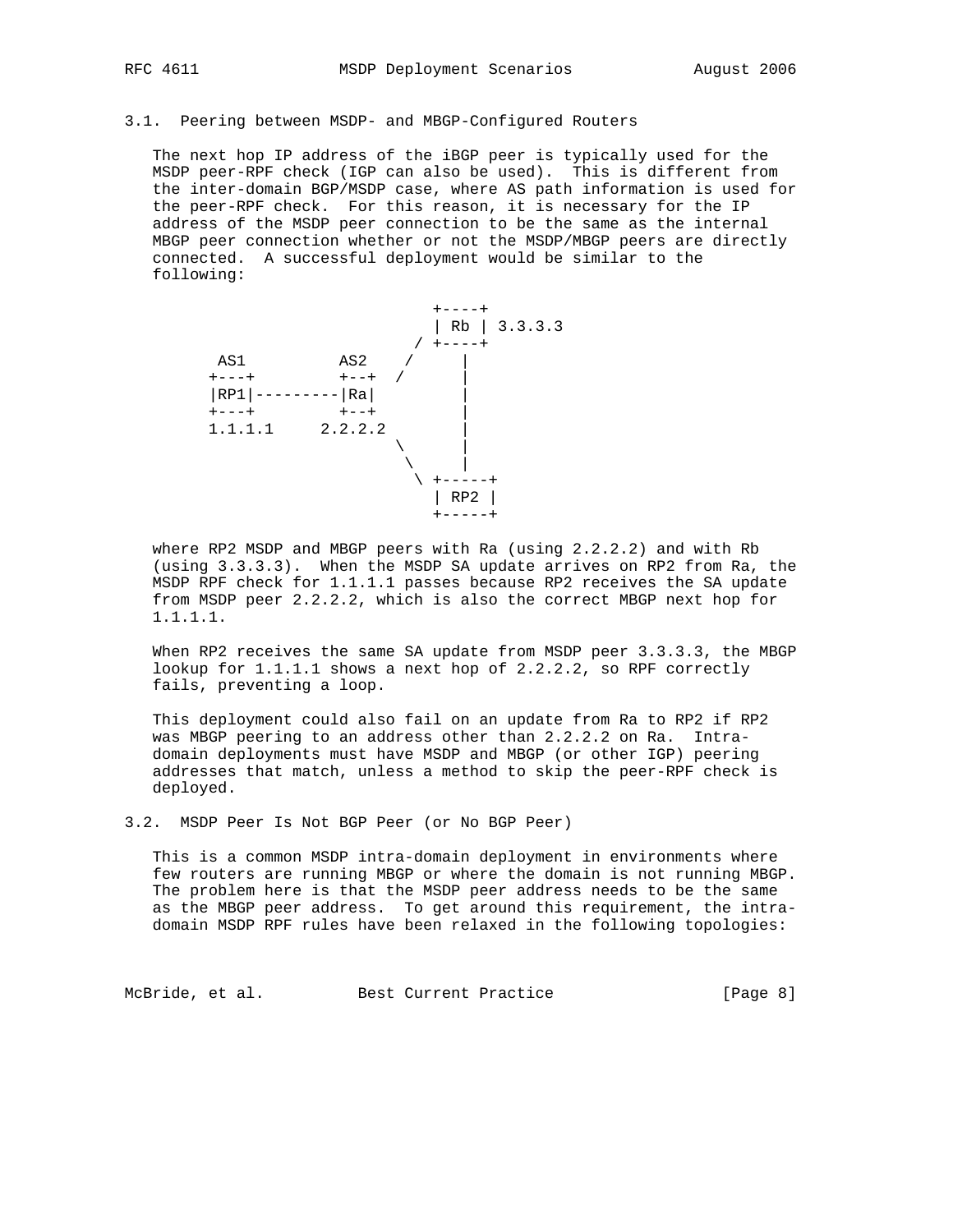- o By configuring the MSDP peer as a mesh group peer.
- o By having the MSDP peer be the only MSDP peer.
- o By configuring a default MSDP peer.
- o By peering with the originating RP.
- o By relying upon an IGP for MSDP peer-RPF.

 The common choice around the intra-domain BGP peering requirement, when more than one MSDP peer is configured, is to deploy MSDP mesh groups. When an MSDP mesh group is deployed, there is no RPF check on arriving SA messages when they are received from a mesh group peer. Subsequently, SA messages are always accepted from mesh group peers. MSDP mesh groups were developed to reduce the amount of SA traffic in the network since SAs, which arrive from a mesh group peer, are not flooded to peers within that same mesh group. Mesh groups must be fully meshed.

 If recent (but not currently widely deployed) router code is running that is fully compliant with the latest MSDP document, another option, to work around not having BGP to MSDP RPF peer, is to RPF using an IGP like OSPF, IS-IS, RIP, etc. This new capability will allow for enterprise customers, who are not running BGP and who don't want to run mesh groups, to use their existing IGP to satisfy the MSDP peer-RPF rules.

3.3. Hierarchical Mesh Groups

 Hierarchical mesh groups are occasionally deployed in intra-domain environments where there are a large number of MSDP peers. Allowing multiple mesh groups to forward to one another can reduce the number of MSDP peerings per router (due to the full mesh requirement) and hence reduce router load. A good hierarchical mesh group implementation (one that prevents looping) contains a core mesh group in the backbone, and these core routers serve as mesh group aggregation routers:



McBride, et al. Best Current Practice [Page 9]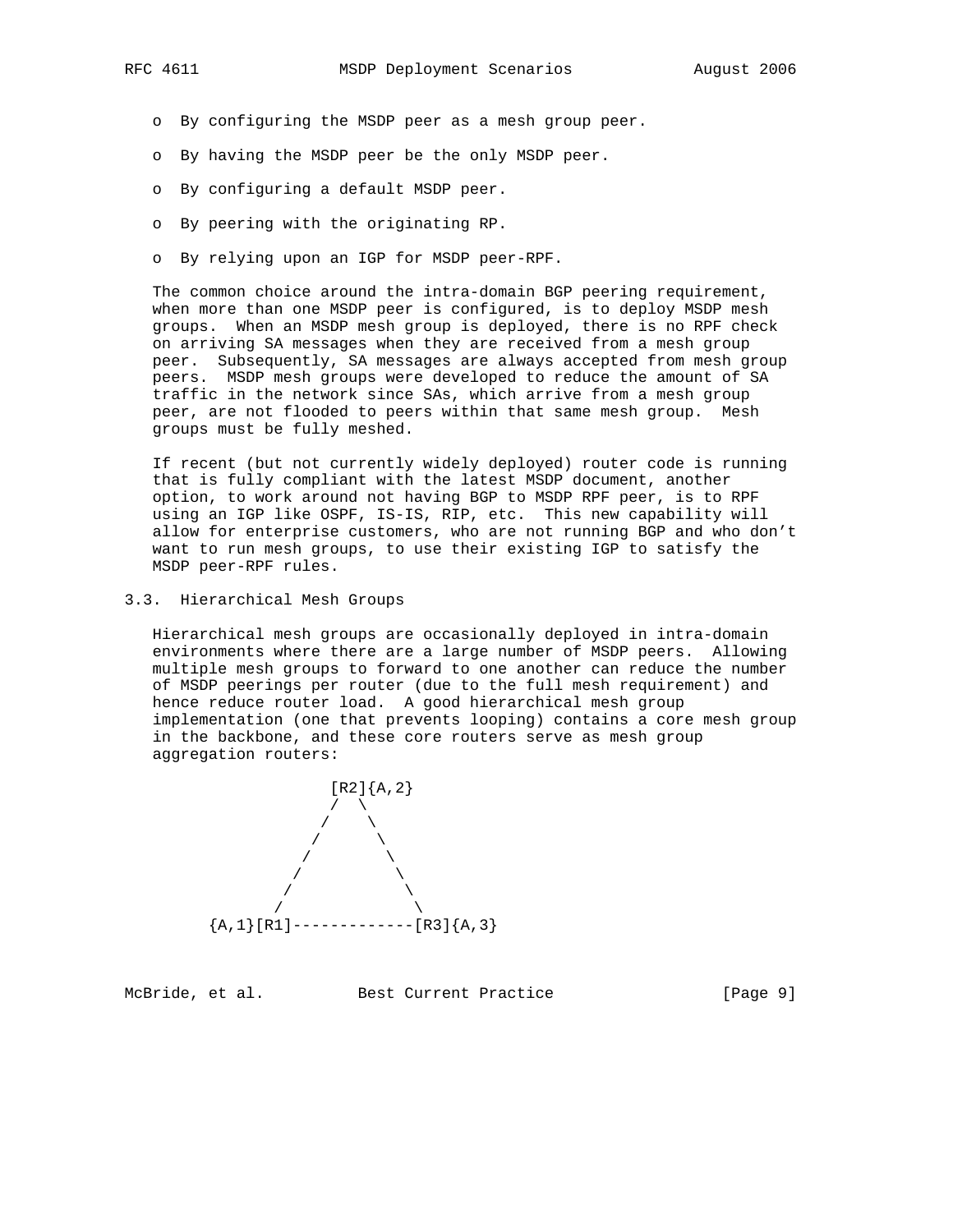In this example, R1, R2, and R3 are in MSDP mesh group A (the core mesh group), and each serves as MSDP aggregation routers for their leaf (or second tier) mesh groups 1, 2, and 3. Since SA messages received from a mesh group peer are not forwarded to peers within that same mesh group, SA messages will not loop. Do not create topologies that connect mesh groups in a loop. In the above example, for instance, second-tier mesh groups 1, 2, and 3 must not directly exchange SA messages with each other or an endless SA loop will occur.

 Redundancy between mesh groups will also cause a loop and is subsequently not available with hierarchical mesh groups. For instance, assume that R3 had two routers connecting its leaf mesh group 3 with the core mesh group A. A loop would be created between mesh group 3 and mesh group A because each mesh group must be fully meshed between peers.

3.4. MSDP and Route Reflectors

 BGP requires all iBGP speakers that are not route-reflector clients or confederation members be fully meshed to prevent loops. In the route reflector environment, MSDP requires that the route reflector clients peer with the route reflector since the router reflector (RR) is the BGP announcer of the next hop towards the originating RP. The RR is not the BGP next hop, but is the announcer of the BGP next hop. The announcer of the next hop is the address typically used for MSDP peer-RPF checks. For example, consider the following case:



 Ra is forwarding MSDP SAs to the route reflector RR. Routers A, B, and C also MSDP peer with RR. When RR forwards the SA to A, B, and C, these RR clients will accept the SA because RR is the announcer of the next hop to the originating RP address.

 An SA will peer-RPF fail if Ra MSDP peers directly with Routers A, B, or C because the announcer of the next hop is RR but the SA update came from Ra. Proper deployment is to have RR clients MSDP peer with the RR. MSDP mesh groups may be used to work around this requirement. External MSDP peerings will also prevent this requirement since the next AS is compared between MBGP and MSDP peerings, rather than the IP address of the announcer of the next hop.

McBride, et al. Best Current Practice [Page 10]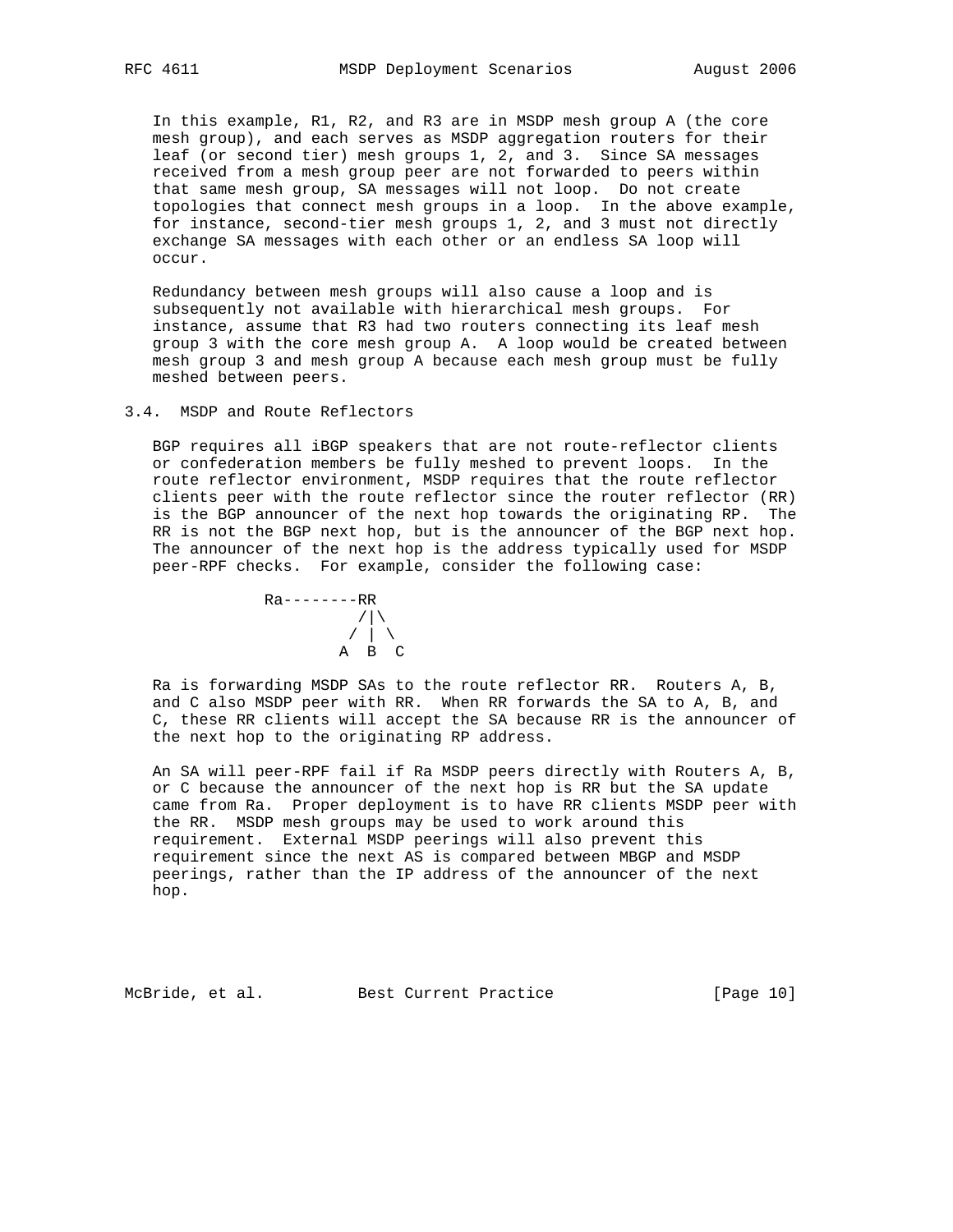Some recent MSDP implementations conform to the latest MSDP document, which relaxes the requirement of peering with the Advertiser of the next hop (the Route Reflector). This new rule allows for peering with the next hop, in addition to the Advertiser of the next hop. In the example above, for instance, if Ra is the next hop (perhaps due to using BGP's next hop self attribute), and if routers A, B, and C are peering with Ra, the SA's received from Ra will now succeed.

## 3.5. MSDP and Anycast RPs

 A network with multiple RPs can achieve RP load sharing and redundancy by using the Anycast RP mechanism in conjunction with MSDP mesh groups [RFC3446]. This mechanism is a common deployment technique used within a domain by service providers and enterprises that deploy several RPs within their domains. These RPs will each have the same IP address configured on a Loopback interface (making this the Anycast address). These RPs will MSDP peer with each other using a separate loopback interface and are part of the same fully meshed MSDP mesh group. This loopback interface, used for MSDP peering, will typically also be used for the MBGP peering. All routers within the provider's domain will learn of the Anycast RP address through Auto-RP, BSR, or a static RP assignment. Each designated router in the domain will send source registers and group joins to the Anycast RP address. Unicast routing will direct those registers and joins to the nearest Anycast RP. If a particular Anycast RP router fails, unicast routing will direct subsequent registers and joins to the nearest Anycast RP. That RP will then forward an MSDP update to all peers within the Anycast MSDP mesh group. Each RP will then forward (or receive) the SAs to (from) external customers and providers.

4. Security Considerations

 An MSDP service should be secured by explicitly controlling the state that is created by, and passed within, the MSDP service. As with unicast routing state, MSDP state should be controlled locally, at the edge origination points. Selective filtering at the multicast service edge helps ensure that only intended sources result in SA message creation, and this control helps to reduce the likelihood of state-aggregation related problems in the core. There are a variety of points where local policy should be applied to the MSDP service.

## 4.1. Filtering SA Messages

 The process of originating SA messages should be filtered to ensure that only intended local sources are resulting in SA message origination. In addition, MSDP speakers should filter which SA messages get received and forwarded.

McBride, et al. Best Current Practice [Page 11]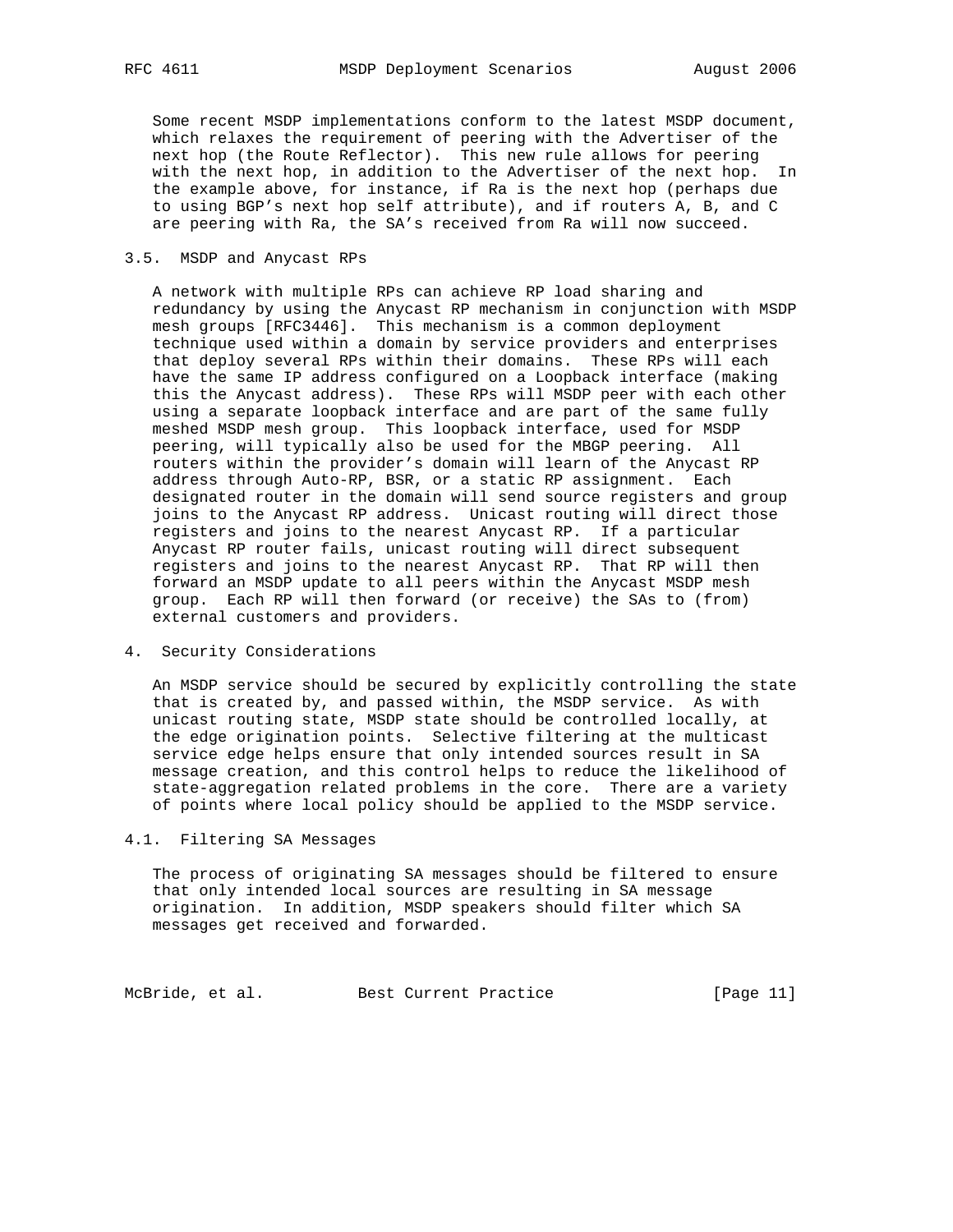Typically, there is a fair amount of (S,G) state in a PIM-SM domain that is local to the domain. However, without proper filtering, SA messages containing these local (S,G) announcements may be advertised to the global MSDP infrastructure. Examples of this include domain local applications that use global IP multicast addresses and sources that use RFC 1918 addresses [RFC1918]. To improve on the scalability of MSDP and to avoid global visibility of domain local (S,G) information, an external SA filter list is recommended to help prevent unnecessary creation, forwarding, and caching of well-known domain local sources.

4.2. SA Message State Limits

 Proper filtering on SA message origination, receipt, and forwarding will significantly reduce the likelihood of unintended and unexpected spikes in MSDP state. However, an SA-cache state limit SHOULD be configured as a final safeguard to state spikes. When an MSDP peering has reached a stable state (i.e., when the peering has been established and the initial SA state has been transferred), it may also be desirable to configure a rate limiter for the creation of new SA state entries.

5. Acknowledgements

 The authors would like to thank Pekka Savola, John Zwiebel, Swapna Yelamanchi, Greg Shepherd, and Jay Ford for their feedback on earlier versions of this document.

- 6. References
- 6.1. Normative References
	- [RFC4601] Fenner, B., Handley, M., Holbrook, H., and I. Kouvelas, "Protocol Independent Multicast - Sparse Mode (PIM-SM): Protocol Specification (Revised)", RFC 4601, August 2006.
	- [RFC4271] Rekhter, Y., Li, T., and S. Hares, "A Border Gateway Protocol 4 (BGP-4)", RFC 4271, January 2006.
	- [RFC1918] Rekhter, Y., Moskowitz, B., Karrenberg, D., de Groot, G., and E. Lear, "Address Allocation for Private Internets", BCP 5, RFC 1918, February 1996.
	- [RFC2119] Bradner, S., "Key words for use in RFCs to Indicate Requirement Levels", BCP 14, RFC 2119, March 1997.
	- [RFC2858] Bates, T., Rekhter, Y., Chandra, R., and D. Katz, "Multiprotocol Extensions for BGP-4", RFC 2858, June 2000.

McBride, et al. Best Current Practice [Page 12]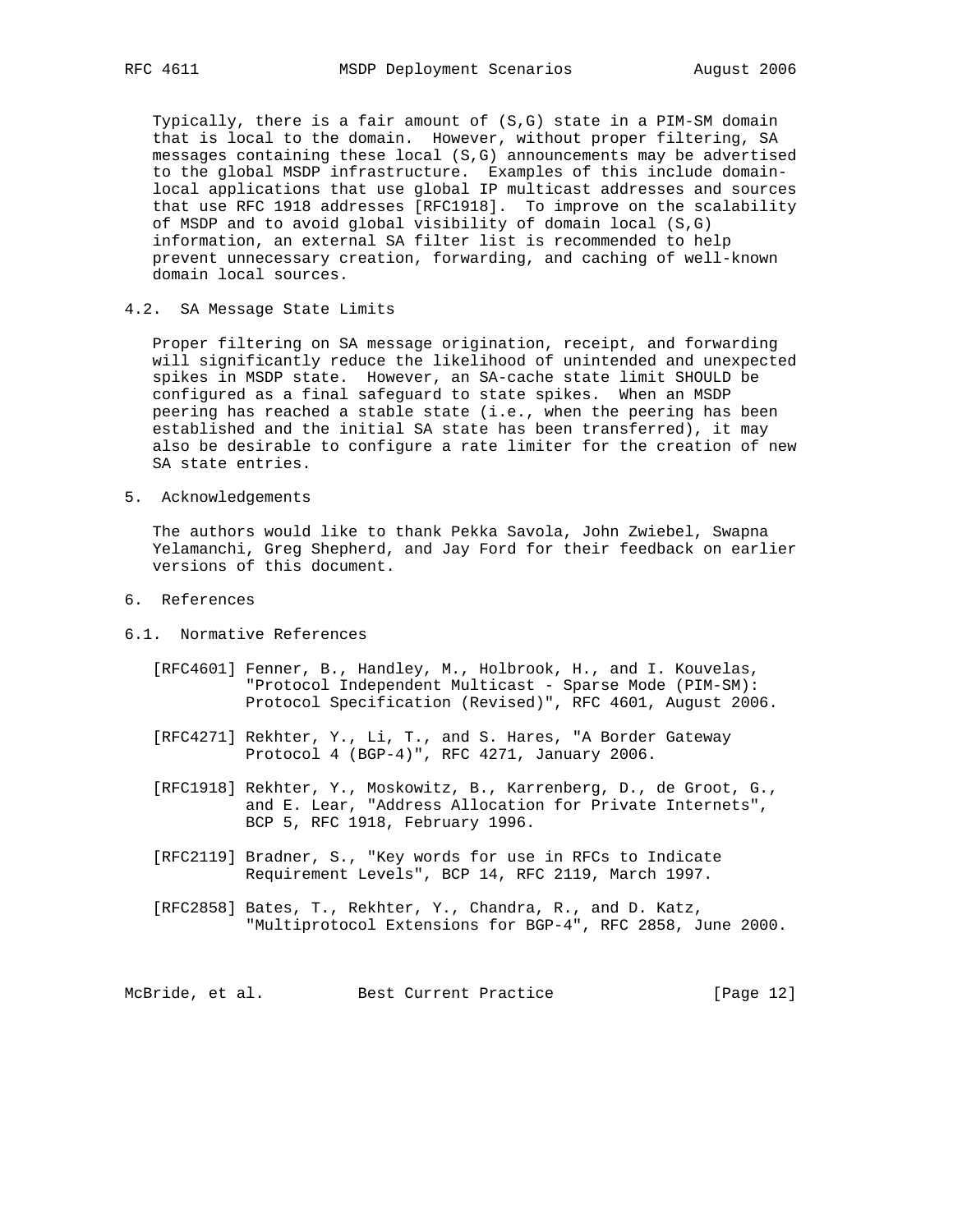- [RFC3446] Kim, D., Meyer, D., Kilmer, H., and D. Farinacci, "Anycast Rendevous Point (RP) mechanism using Protocol Independent Multicast (PIM) and Multicast Source Discovery Protocol (MSDP)", RFC 3446, January 2003.
- [RFC3618] Fenner, B. and D. Meyer, "Multicast Source Discovery Protocol (MSDP)", RFC 3618, October 2003.
- 6.2. Informative References
	- [BSR] Fenner, W., et. al., "Bootstrap Router (BSR) Mechanism for PIM Sparse Mode", Work in Progress, February 2003.
	- [RFCED] http://www.rfc-editor.org/policy.html

Authors' Addresses

 Mike McBride Cisco Systems

EMail: mcbride@cisco.com

 John Meylor Cisco Systems

EMail: jmeylor@cisco.com

David Meyer

EMail: dmm@1-4-5.net

McBride, et al. Best Current Practice [Page 13]